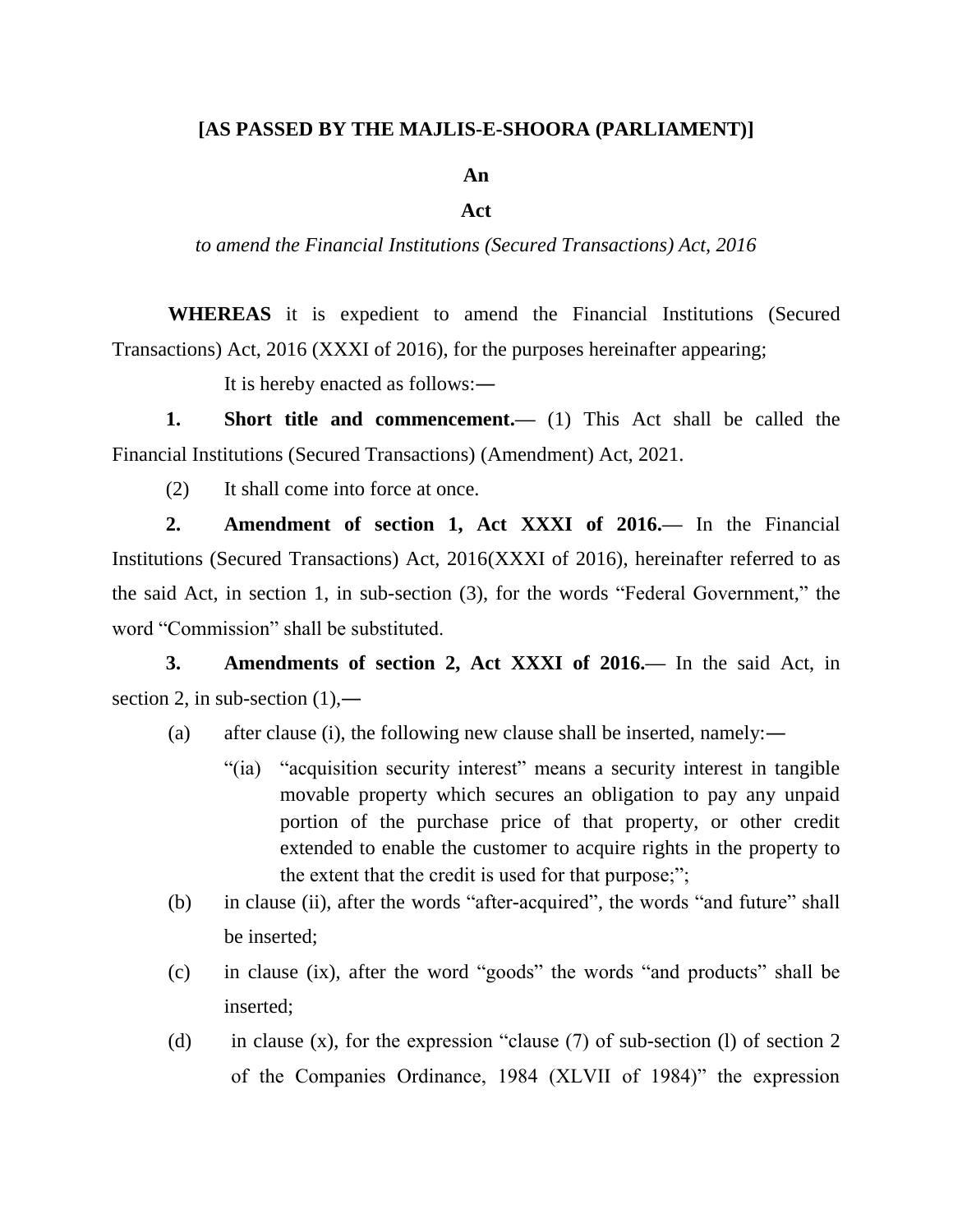"clause (17) of sub-section (1) of section 2 of the Companies Act" shall be substituted;

- (e) after clause (x), amended as aforesaid, the following new clauses shall be inserted, namely:―
	- "(xa) "Companies Act" means the Companies Act, 2017 (XIX of 2017);
	- (xb) "Commission" shall have the same meaning as assigned to it under clause (g) of sub-section (1) of section 2 of the Securities and Exchange Commission of Pakistan Act, 1997 (XLII of 1997);";
- (f) for clause (xx), the following shall be substituted, namely:—
	- "(xx) "financing statement" means the prescribed form to be filed in the register for the purposes of perfecting one or more security interests;";
- (g) clause (xxi) shall be omitted;
- (h) in clause (xxii), for the expression "Companies Ordinance, 1984 (XLVII of 1984)", the expression "Companies Act, 2017 (XIX of 2017)" shall be substituted;
- (i) in clause (xxiii), for the expression "Companies Ordinance, 1984 (XLVII of 1984)", the expression "Companies Act, 2017 (XIX of 2017)" shall be substituted;
- (j) clauses (xxiv) and (xxxiii) shall be omitted;
- (k) for clause (xxxv), the following shall be substituted, namely:— "(xxxv) "possession of an electronic title document by a person" means the transfer of exclusive control of the electronic title document to that person in accordance with the procedures established by the system under which the electronic title document is issued;";
- (l) in clause (xxxvi), the words "or regulations" shall be omitted;
- (m) in clause (xxxvii), after the word and comma "exchange", the word "replacement" shall be inserted;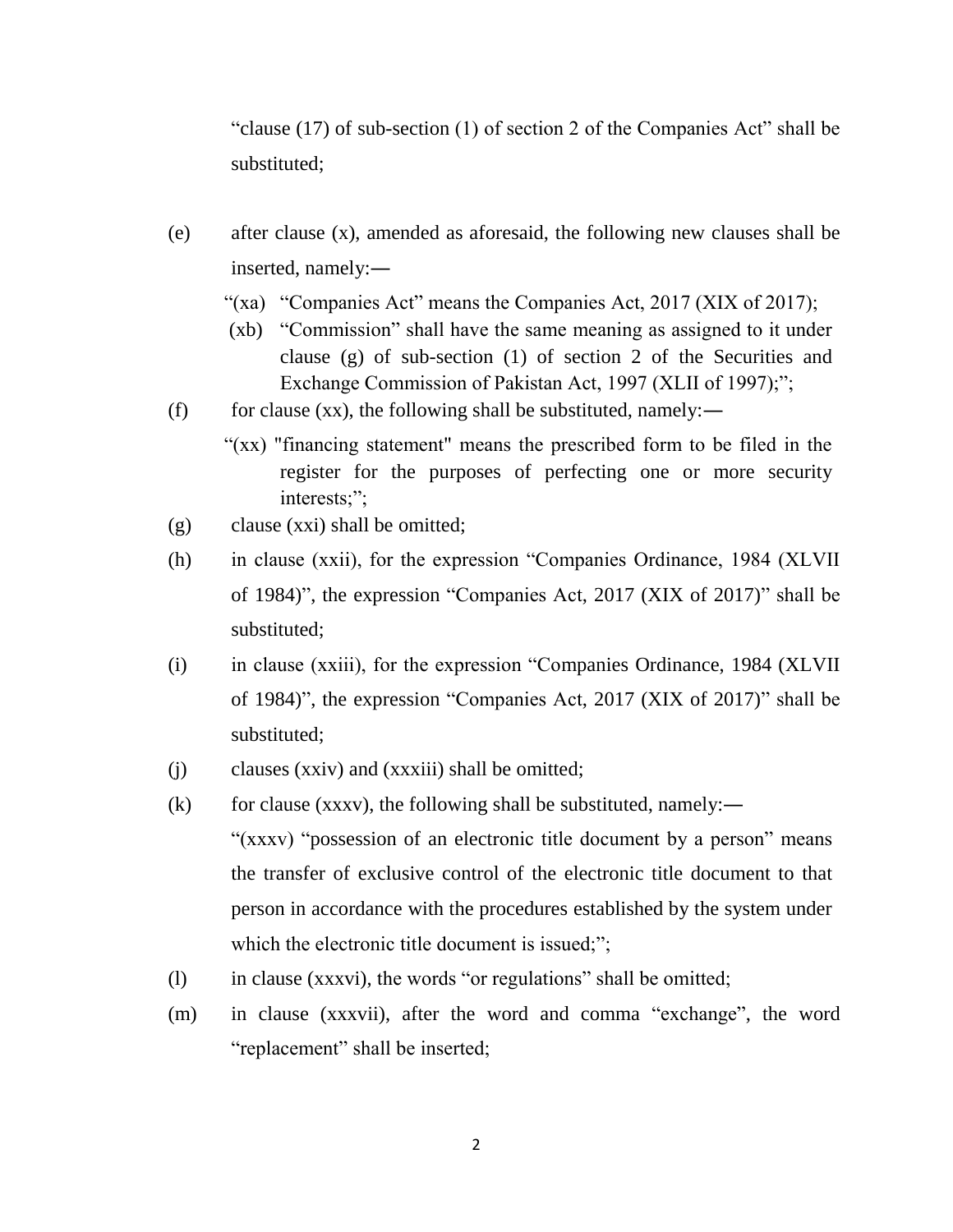- (n) in clause (xliii), in sub-clause (b), for the expression "Companies Ordinance, 1984 (XLVII of 1984)", the expression "Companies Act, 2017 (XIX of 2017)" shall be substituted;
- (o) for clause (xlvi), the following shall be substituted, namely:  $\rightarrow$

"(xlvi) "secured creditor" means a financial institution or a consortium of financial institutions in whose favour a security interest is created by the customer and in the case of a security interest that is an absolute assignment of receivables, the secured creditor is the assignee;";

- (p) for clause (xlviii), the following shall be substituted, namely:  $\rightarrow$ 
	- "(xlviii) "security interest" means,—
		- (a) a right, title, encumbrance or interest of any kind upon movable property created or provided for by a security agreement in relation to a transaction that in substance secures the payment or performance of a customer's obligation without regard to the form of the transaction or the terminology used by the parties or the identity of the person who has title to the movable property, and includes any charge, mortgage, hypothecation, fixed charge, floating charge, assignment, lien, pledge, assignment of receivables by way of security and transactions under which a secured creditor retains title such as a finance lease, hire purchase agreement, sale and lease back arrangement, conditional sale agreement and retention of title arrangement, having similar effect; and
		- (b) an absolute assignment of receivables;";
- (q) after clause (xlviii), substituted as aforesaid, the following new clause shall be inserted, namely: ―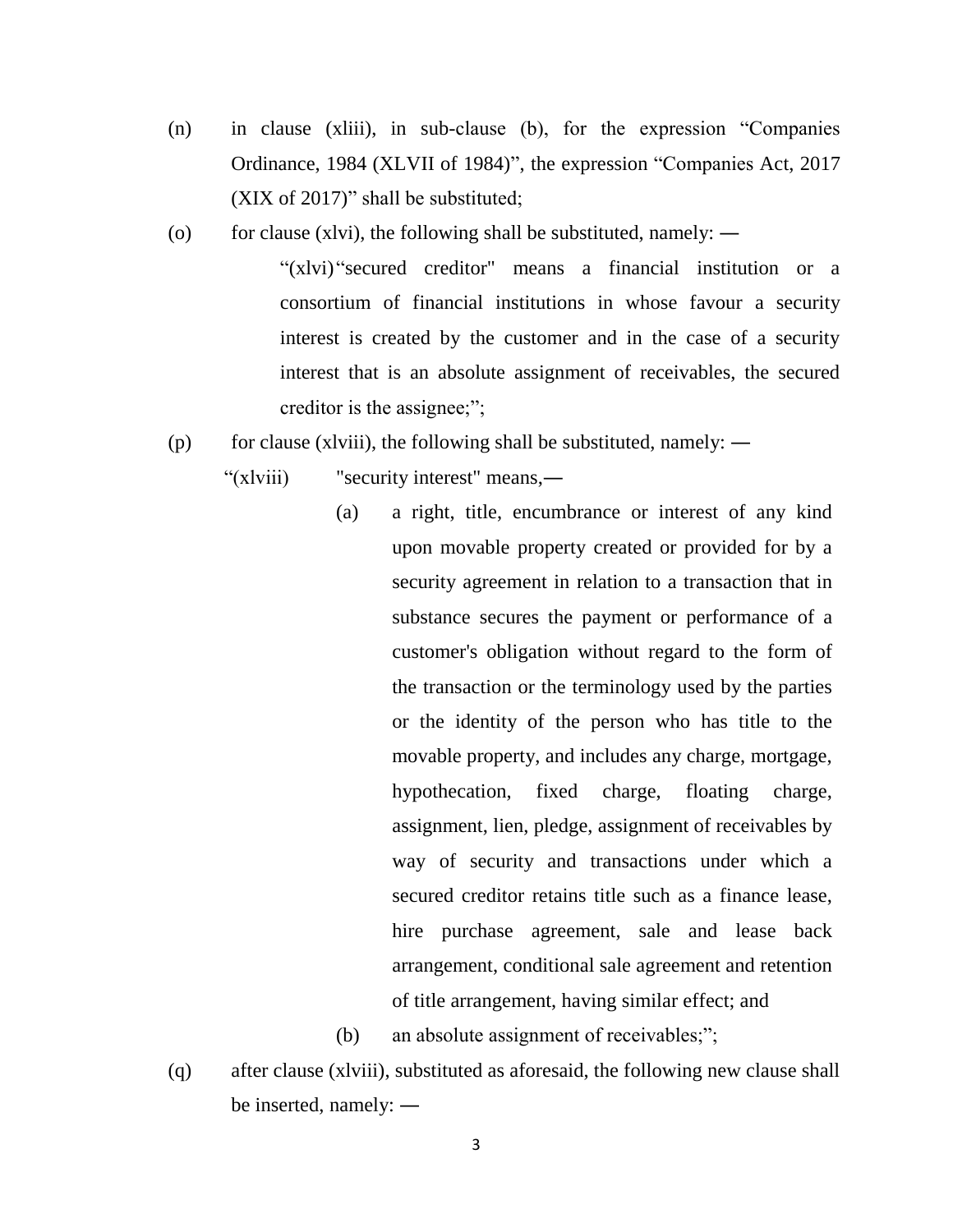- "(xlviiia) "specified" means specified through regulations made by the Commission;"; and
- $(r)$  for clause (li), the following shall be substituted, namely:
	- "(li) "title document" means a document in writing evidencing title to goods which is, by law or custom, transferable by delivery (whether with or without endorsement) or control and includes a bill of lading, dock warrant, warehouse receipt, railway receipt, airway bill, truck receipts or similar record issued by a person in the business of transporting or storing goods;".

**4. Amendment of section 5, Act XXXI of 2016.—** In the said Act, in section 5, in clause (b), for the word "pledge", the words "security interest that is perfected by possession of collateral" shall be substituted.

**5. Amendments of section 6, Act XXXI of 2016.—** In the said Act, in section  $6$ —

- (a) in sub-section (2), for clauses (b) and (c), the following shall be substituted, namely: ―
	- "(b) for all security interests other than an absolute assignment of receivables, the obligations secured by the security interest, in accordance with sub-section (3);
	- (c) a description of the collateral in accordance with sub-section (3); and";
- (b) after sub-section (2), amended as aforesaid, the following new sub-sections shall be added, namely: ―

"(3) The obligations and the collateral may be described in the security agreement in a manner that reasonably allows their identification.

(4) A description of secured obligations that indicates that the security interest secures all obligations owed to the secured

4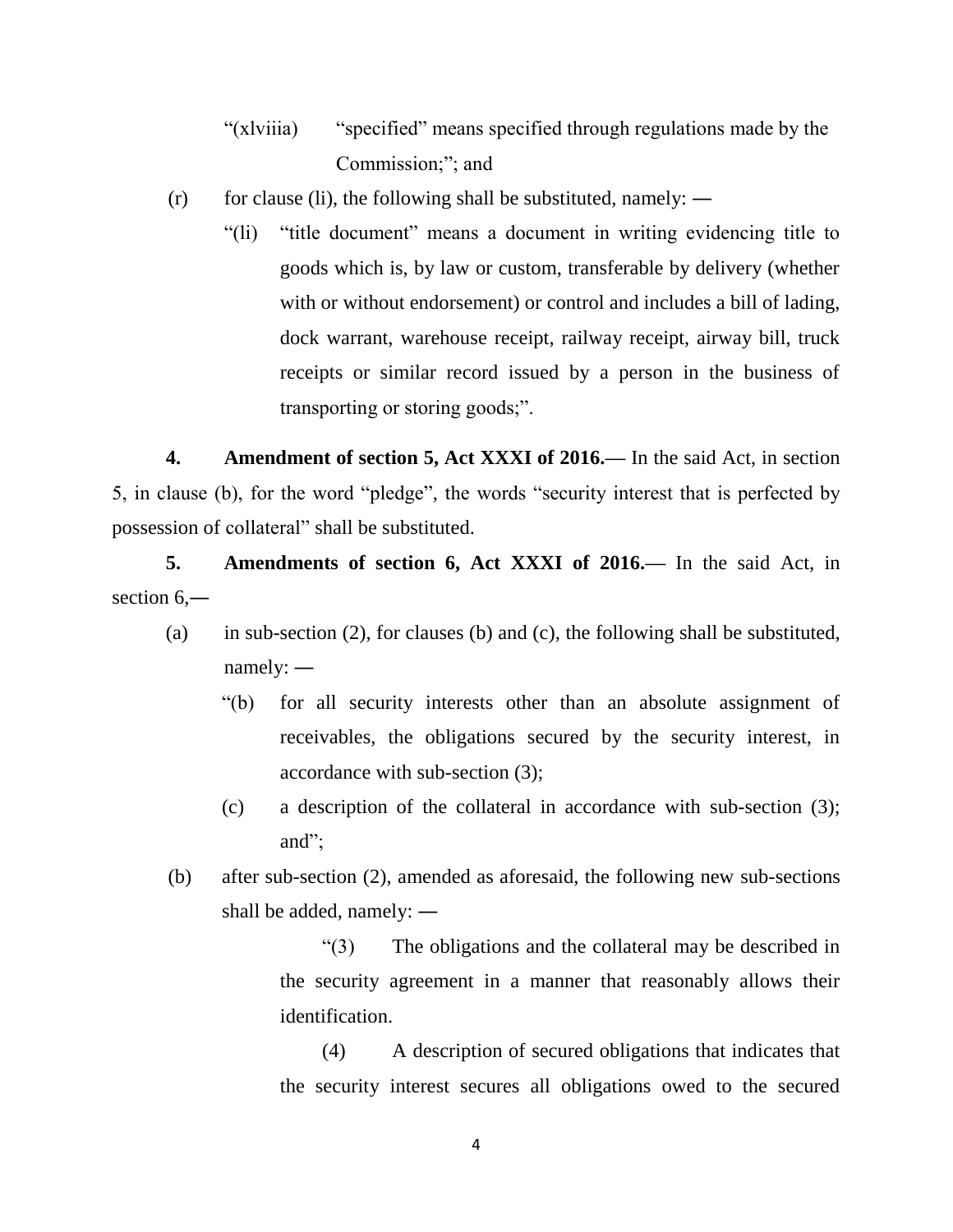creditor at any time or that states a maximum amount satisfies the standard referred to in sub-section (3).

(5) A description of collateral that indicates that the collateral consists of all of the customer's movable property, or of all the customer's movable property within a generic category, satisfies the standard referred to in sub-section (3).".

**6. Amendment of section 8, Act XXXI of 2016.—** In the said Act, in section 8, after the words **"**goods", wherever occurring, the words "and products" shall be inserted.

**7. Amendment of section 9, Act XXXI of 2016**.— In the said Act, in section 9, after the words " after―acquired", wherever occurring, the words " and future" shall be inserted.

**8. Amendment of section 10, Act XXXI of 2016.—** In the said Act, in section 10, —

- (a) for the marginal heading "Future finance", the marginal heading "Obligations that may be secured" shall be substituted;
- (b) existing sub-section (1), shall be re-numbered as sub-section (1A) and before that the following new sub-section shall be inserted, namely: ―

"(1) Subject to sub-section (1A), a security interest may secure one or more obligations of any type, whether monetary or non-monetary, present or future, determined or determinable, conditional or unconditional, or fixed or fluctuating."; and

(c) in sub-section (2), for the expression "pledge and a security interest in collateral covered by a title document created pursuant to section 11" the expression "security interest that is perfected by possession of the collateral or, in the case of collateral covered by a title document, by possession of the title document" shall be substituted.

**9. Substitution of section 14, Act XXXI of 2016.—** In the said Act, for section 14, the following shall be substituted, namely:—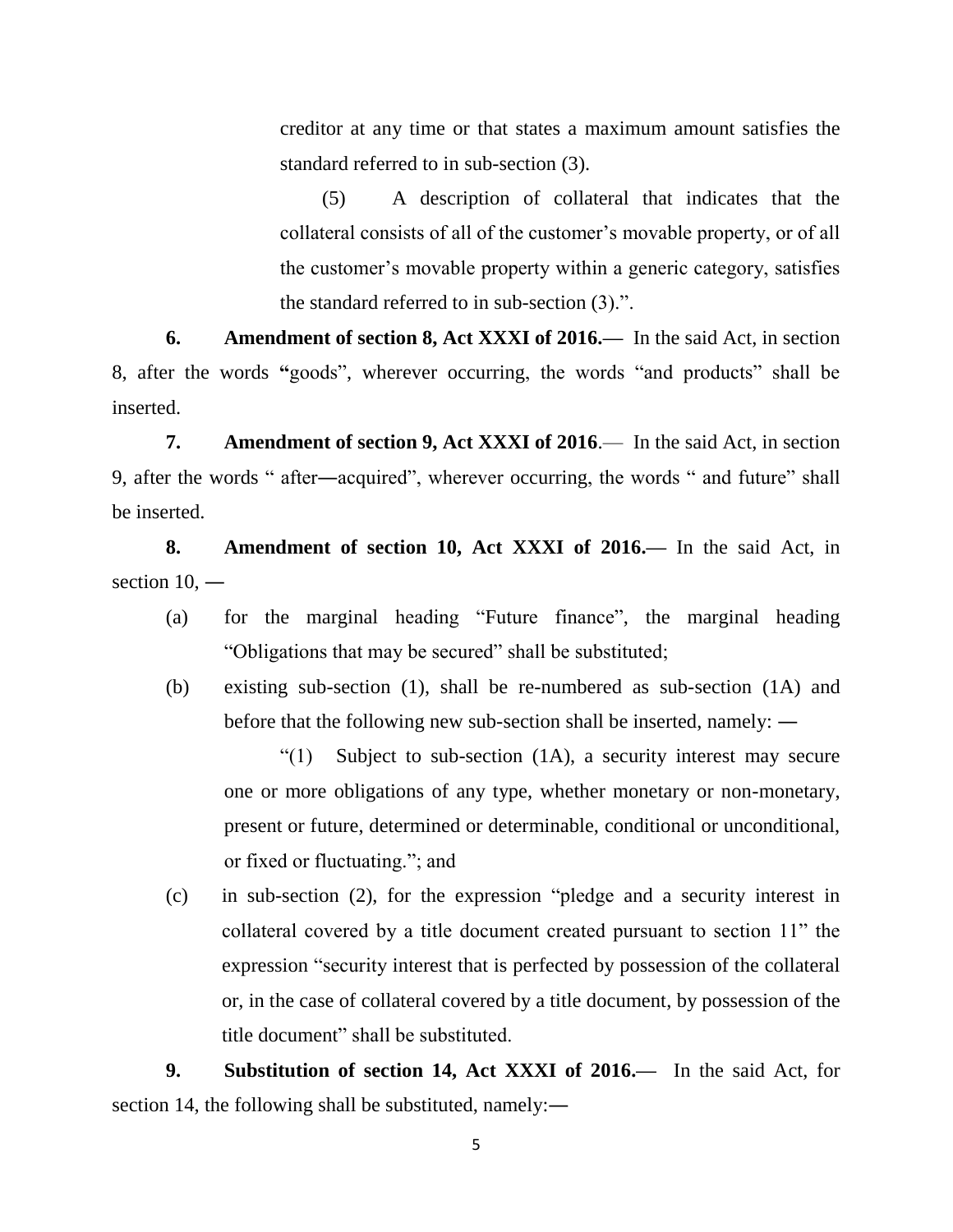"**14. Perfection**.― (l) A security interest in movable property may be perfected by registration as provided under this Act.

(2) A security interest in a right to payment of funds credited in a deposit account may also be perfected by control.

(3) A security interest in collateral covered by a title document may also be perfected by possession of the title document by the secured creditor.

(4) A security interest in tangible movable property may also be perfected by possession of the property by the secured creditor.

## *Illustrations*

- (a) Customer A (an entity) entered into a security agreement over shares with Secured Creditor B and delivered possession of the share certificates to Secured Creditor B on the  $1<sup>st</sup>$  December. A financing statement was registered in the register in respect of the security interest on the 3rd December. The security interest in the shares was perfected by registration on the 3<sup>rd</sup> December.
- (b) Customer C (an entity) created a security interest over all present and after―acquired inventory in favour of Secured Creditor D on the 1st January. A financing statement was registered in the register in respect of the security interest on the  $3<sup>rd</sup>$  January. The security interest was perfected by registration on the  $3<sup>rd</sup>$  January.
- (c) Customer N (an entity) enters into an assignment agreement with Secured Creditor M on the  $1<sup>st</sup>$  March pursuant to which Customer N assigns receivables under a supply agreement as security in favour of Secured Creditor M. A financing statement was registered in the register in respect of the assignment on the  $3<sup>rd</sup>$  March. The assignment of receivables by way of security was perfected by registration on the 3<sup>rd</sup> March.
- (d) Customer G (an entity) leases a car from Secured Creditor H pursuant to a finance lease agreement on the  $1<sup>st</sup>$  December. Secured Creditor H is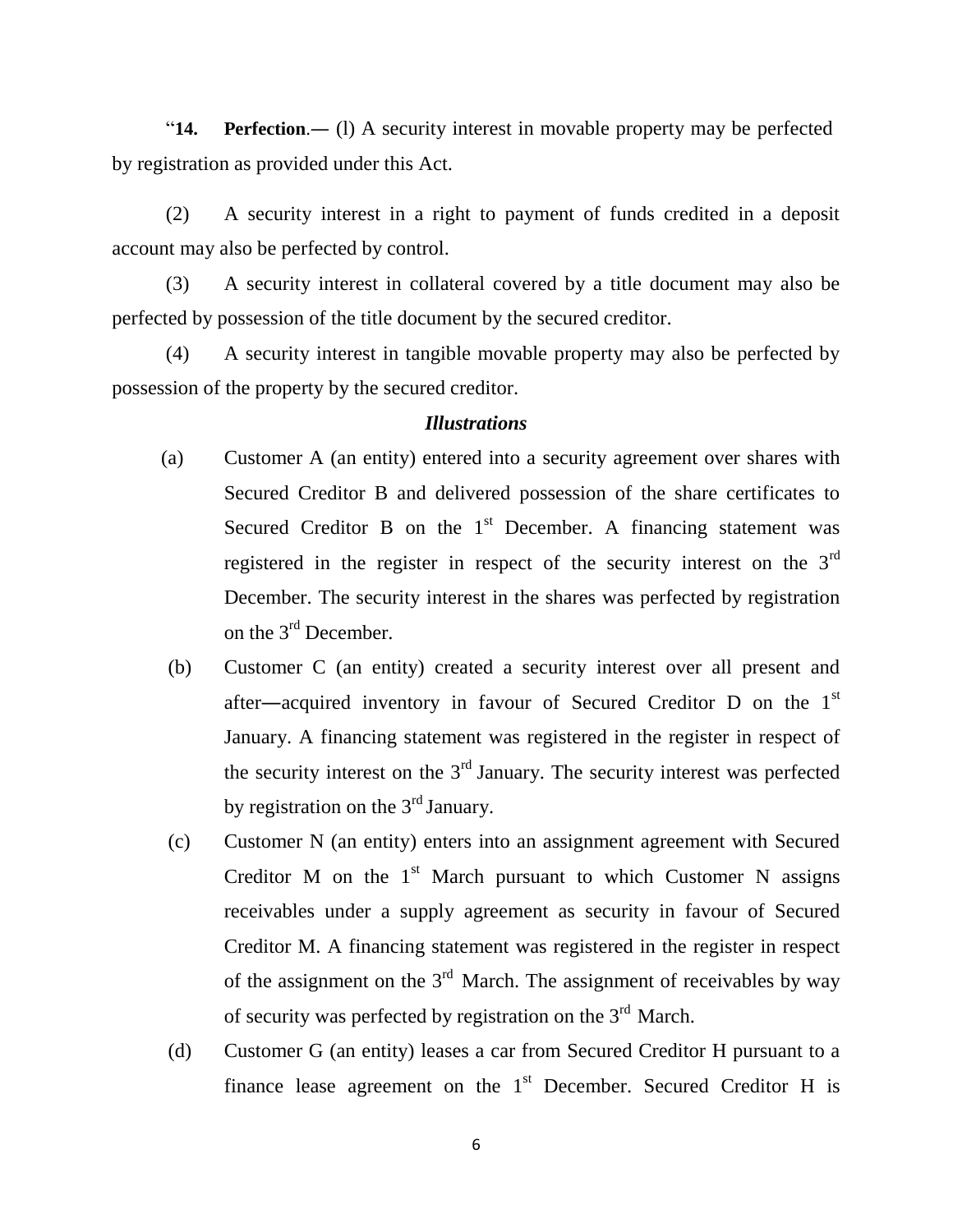registered as the owner of the car. A financing statement was registered in the register in respect of the finance lease on the  $2<sup>nd</sup>$  December. The finance lease was perfected by registration on the  $2<sup>nd</sup>$  December.

- (e) Customer F (a company) created a security interest in a right to payment of funds credited in a deposit account in favour of Secured Creditor G on the 1<sup>st</sup> December. The deposit account was maintained with the Depository Bank H. A control agreement was entered into between Customer F, Secured Creditor G and Depository Bank H on the  $2<sup>nd</sup>$  December. The security interest in a right to payment of funds credited in a deposit account was perfected by control on the  $2<sup>nd</sup>$  December.
- (f) Customer H (an entity) created a security interest over all its present and after―acquired movable property (including funds held in deposit accounts) in favour of Secured Creditor P on the  $1<sup>st</sup>$  March. A financing statement in respect of the security interest was registered in the register on the  $4<sup>th</sup>$  March. The hypothecation was perfected by registration on the  $4<sup>th</sup>$ March. In this case, the security interest in a right to payment of funds credited in a deposit account was also perfected by registration.
- (g) Customer M (a company) created a security interest over its equipment in favour of Secured Creditor N on the  $5<sup>th</sup>$  April. The security interest extended to any proceeds received from the sale of the equipment with the Creditor N.A financing statement was registered in the companies' register of mortgages and charges on the  $10<sup>th</sup>$  April in respect of the security interest. The security interest was perfected by registration on the  $10<sup>th</sup>$  April. The Secured Creditor N authorized in writing the sale of the equipment by Customer M on the  $5<sup>th</sup>$  May which resulted in Customer M receiving a cheque of one hundred thousand rupees in the form of proceeds arising from the sale of such equipment. In this case, Secured Creditor N's security interest in the cheque of one hundred thousand rupees (a negotiable instrument) was also perfected by registration on the  $10<sup>th</sup>$  April.".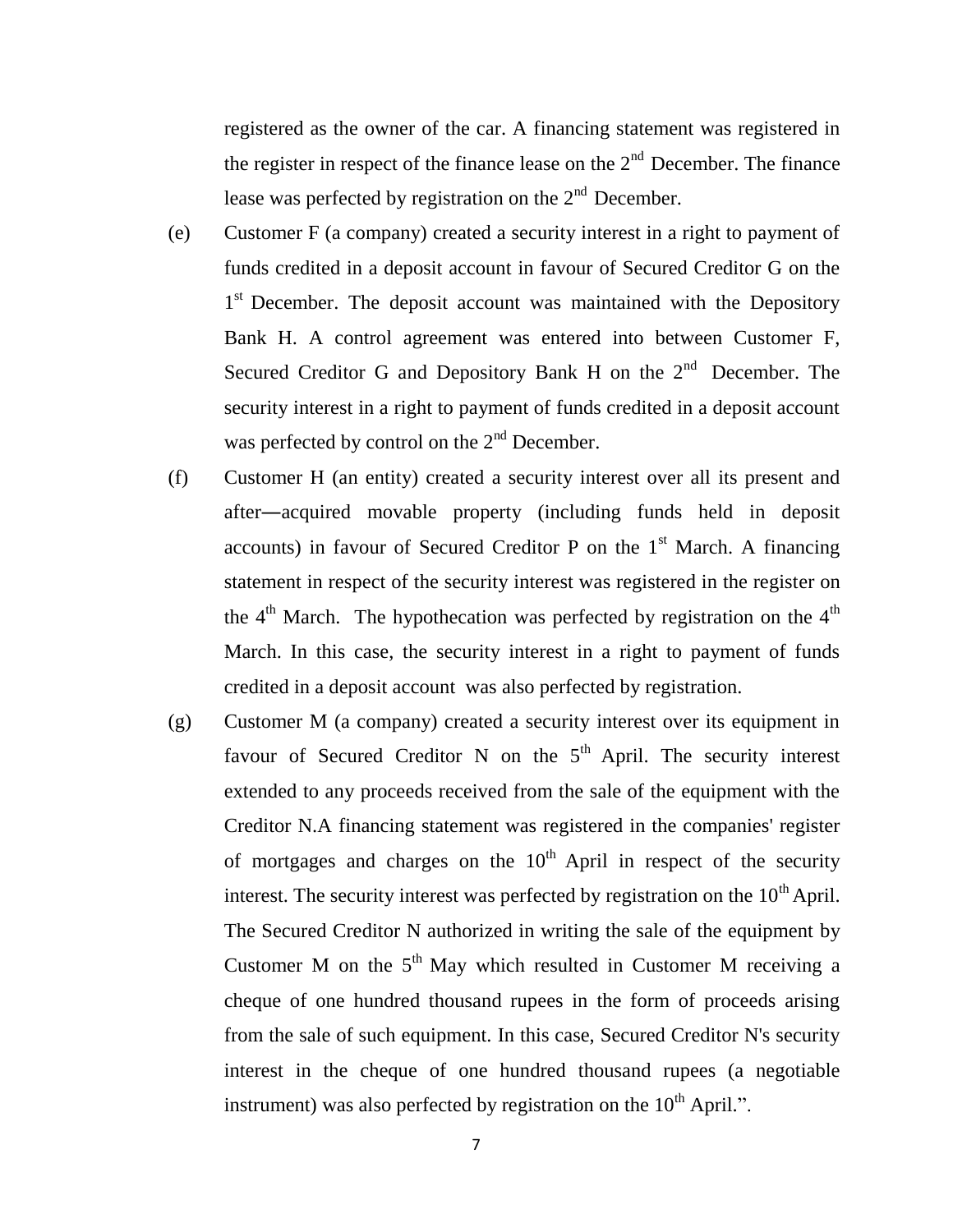**10. Amendments of section 15, Act XXXI of 2016.—** In the said Act, in section 15,—

- (a) after the words " after―acquired", wherever occurring, the words " and future" shall be inserted; and
- (b) after the words "goods", wherever occurring, the words "and products" shall be inserted.

**11. Amendment of section 18, Act XXXI of 2016.—** In the said Act, in section 18, in sub-section (2), for the expression "Companies Ordinance, 1984 (XLVII of 1984)", the expression "Companies Act, 2017 (XIX of 2017)" shall be substituted.

**12. Amendments of section 19, Act XXXI of 2016.―** In the said Act, in section 19, —

(a) in sub-section (2), for the words "Federal Government", the word "Commission" shall be substituted;

(b) for sub-section (3), the following shall be substituted, namely:―

"(3) The head office of the Registry shall be at such place as the Commission may specify and, if considered necessary, the Registry may establish branch offices of the Registry at such other places as the Commission deems fit for the purposes of facilitating registration of security interests created by an entity and to perform any or all of the functions of the Registry, as may be determined by the Commission.";

- (c) in sub-section (4), for the words "Federal Government", the word "Commission" shall be substituted; and
- (d) in sub-section (5), after the word "seal", the words "as approved by the Commission" shall be inserted.

**13. Amendment of section 20, Act XXXI of 2016.—** In the said Act, for section 20, the following shall be substituted, namely:―

**"20. Appointment of registrar, deputy registrars and other officers**.― (1) The Commission may empower or appoint any officer of the Commission as the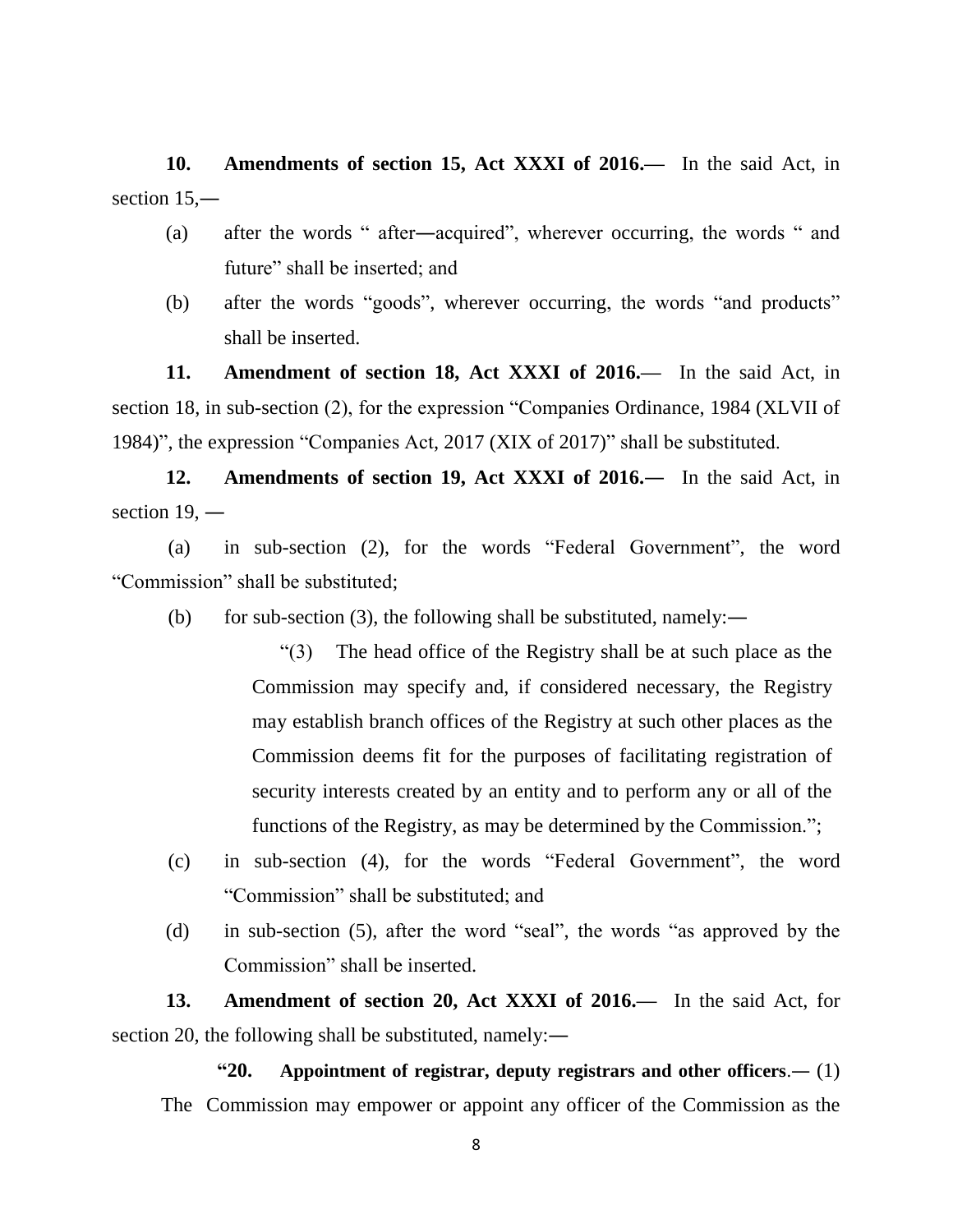head of the Registry for the purposes of managing and controlling the register set up pursuant to section 21 and such other functions as may be determined by the Commission.

(2) The Commission may also appoint deputy registrars for each branch office of the Registry to perform, under the direction of the registrar, such functions, duties and powers of the registrar under this Act as may be notified by the Commission.

(3) The Commission may appoint such other officers with such designations as it may think fit for the purposes of this Act, to perform under the direction of the registrar, such functions, duties and powers under this Act as may be determined by the Commission.".

**14. Amendment of section 21, Act XXXI of 2016.—** In the said Act, in section 21,—

- (a) in sub-section (1), the words "at the head office of the Registry" shall be omitted; and
- (b) in sub-section (3), clause (b) shall be omitted; and
- $(c)$  in sub-section  $(4)$ ,—
	- (i) for the word "registrar", the word "Commission" shall be substituted; and
	- (ii) for the word "prescribe" the word "specify" shall be substituted.

**15. Amendments of section 22, Act XXXI of 2016.—** In the said Act, in section 22, in sub-section  $(2)$ ,—

- (a) clause (a) shall be omitted;
- (b) after clause (b), the following new clause shall be inserted, namely:― "(ba) in the case of any other entity, as may be specified;" and
- (d) for clause (c), the following shall be substituted, namely:—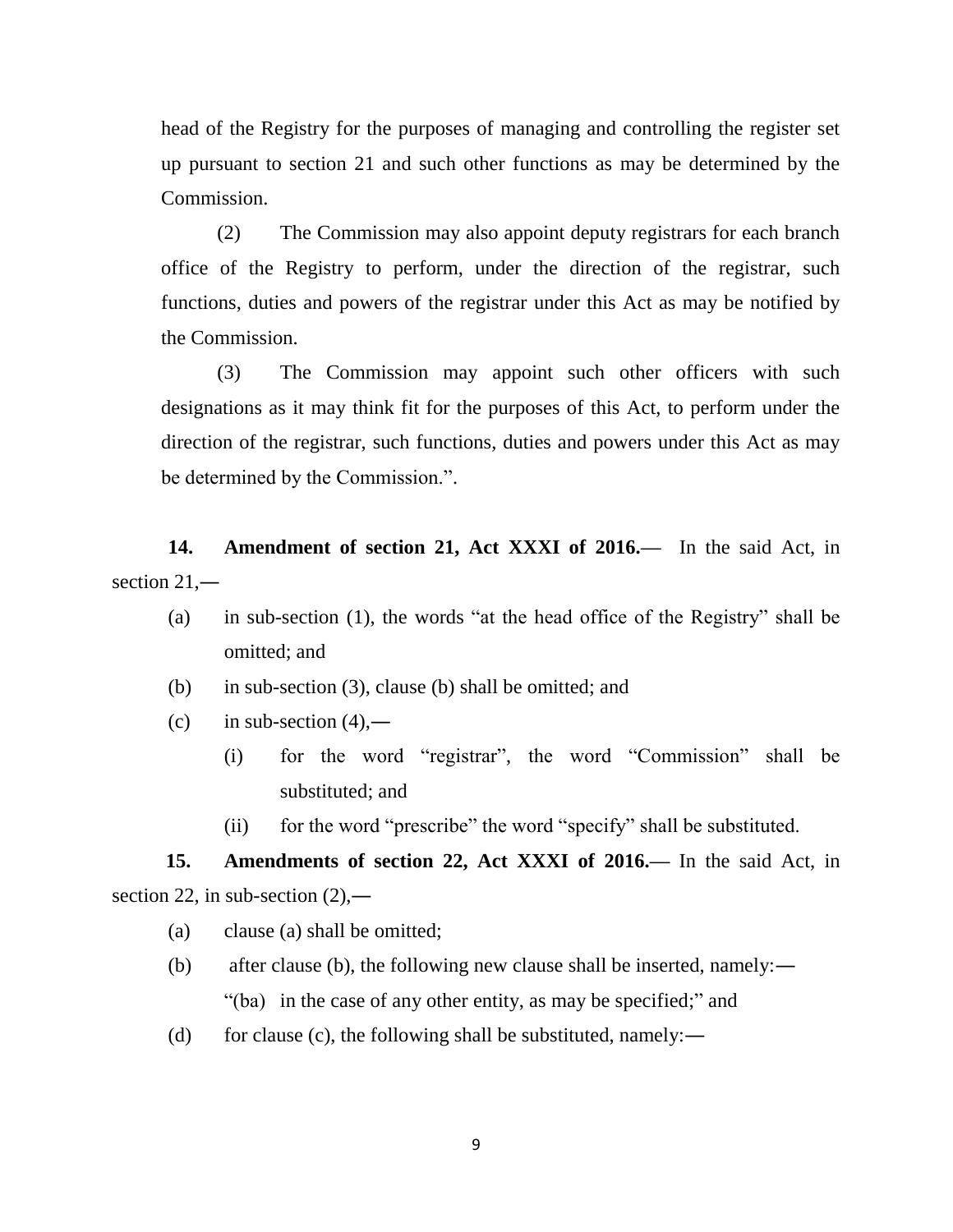"(c) the vehicle registration number in case of a motor vehicle for which the vehicle registration number is given in the financing statement; and".

**16. Amendments of section 23, Act XXXI of 2016.—** In the said Act, in section 23,—

- (a) in sub-section  $(2)$ ,—
	- (i) the words "be in such form as may be prescribed by rules and" shall be omitted; and
	- (ii) for clause (f), the following shall be substituted, namely:—
		- "(f) term of the registration up to a maximum of five years;";
	- (iii) for clause (g), the following shall be substituted, namely:—

"(g) maximum amount secured by the security interest unless the financing statement relates to an absolute transfer of receivables; and";

- $(iv)$  for clause (h), the following shall be substituted, namely:—
	- "(h) description of the collateral and its proceeds, where applicable:

Provided that a description of collateral is sufficient if it reasonably allows its identification. A description of collateral that is a motor vehicle may, but need not, include its vehicle registration number."; and

- (v) clause (i) shall be omitted.
- (b) for sub-section (3), the following shall be substituted, namely:―

"(3) A financing statement may be filed before a security agreement is entered into and a financing statement may perfect security interests created by more than one security agreements."; and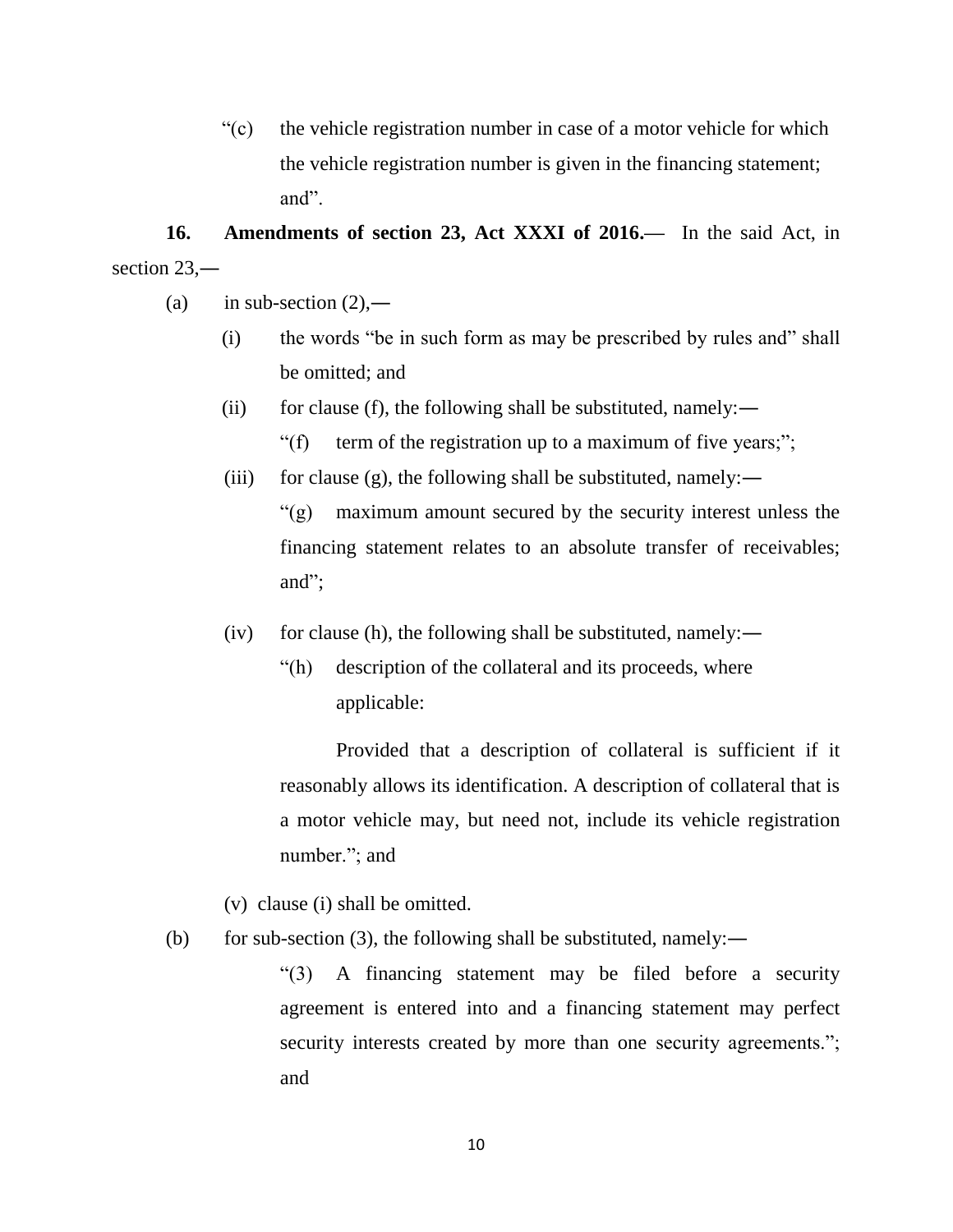(c) after sub-section (3), substituted as aforesaid, the following new sub-section shall be added, namely:―

> "(4) A financing statement is only effective if it has been authorized in writing by the entity and an entity shall be deemed to have authorized the registration of a financing statement that describes collateral if the entity enters into a security agreement that covers that collateral.".

**17. Amendments of section 24, Act XXXI of 2016.—** In the said Act, in section 24,—

- (a) in sub-section  $(1)$ , in clause  $(i)$ , the word "or", at the end, shall be omitted and thereafter the following new clause shall be inserted, namely:―
	- "(ia) extension of the term of the registration, in accordance with subsection  $(2A)$ ; or";
- (b) in sub-section (2), the words "be in such form as may be prescribed by rules and" shall be omitted;
- (c) after sub-section (2), amended as aforesaid, the following new sub-section shall be inserted, namely:―

"(2A) The term of a registration may for a maximum period of five years from its expiry be extended at any time within six months before the then-current expiry date by filing a modification statement to that effect. The term of a registration may be extended in this way more than once.".

**18. Omission of section 25, Act XXXI of 2016.—** In the said Act, section 25 shall be omitted.

**19. Amendment of section 26, Act XXXI of 2016.—** In the said Act, in section 26, in sub-section (2), the words "be in such form as may be prescribed by rules and" shall be omitted.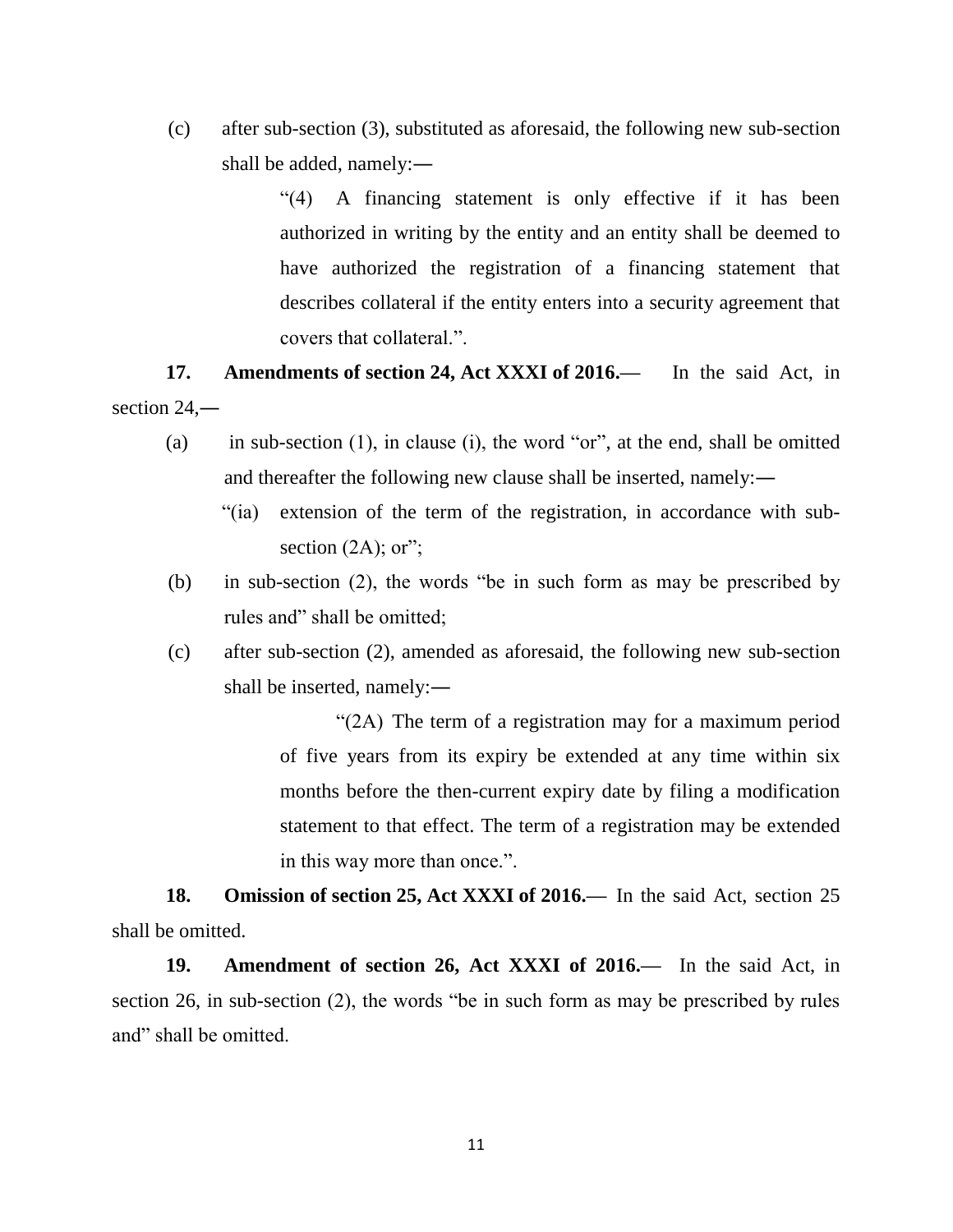**20. Amendment of section 28, Act XXXI of 2016.—** In the said Act, in section 28, for the marginal heading "Rejection of filing", the marginal heading "Incomplete filings" shall be substituted.

**21. Amendment of section 30, Act XXXI of 2016.—** In the said Act, in section 30,—

- (a) in sub-section  $(1)$ ,—
	- (i) for clause (a), the following shall be substituted, namely:—
		- "(a) particulars of an entity under clause (a) (for entities other than natural persons) or (d) (for natural persons) of sub-section (2) of section 23 are stated incorrectly such that a search of the register using the correct particulars would not retrieve the registered financing statement;";
	- $(ii)$  in clause  $(b)$ ,—
		- (I) the words "such that a search of the register would not reveal the same collateral," shall be omitted; and
		- (II) after the semicolon at the end, the word " or" shall be inserted;
	- (iii) clause (c) shall be omitted; and
	- $(iv)$  for clause (d), the following shall be substituted, namely:—
		- "(d) the entity has not authorized the filing of a financing statement."; and
- (b) in sub-section  $(2)$ ,—
	- (i) for the expression "clause (e) or (g) as required", the expression "clause (e) for entities other than natural persons or (g) for natural persons" shall be substituted; and
	- (ii) the words "by the entity" shall be omitted.

**22. Amendments of section 31, Act XXXI of 2016.—** In the said Act, in section 31, in sub-section  $(1)$ ,—

(a) in clause  $(a)$ ,—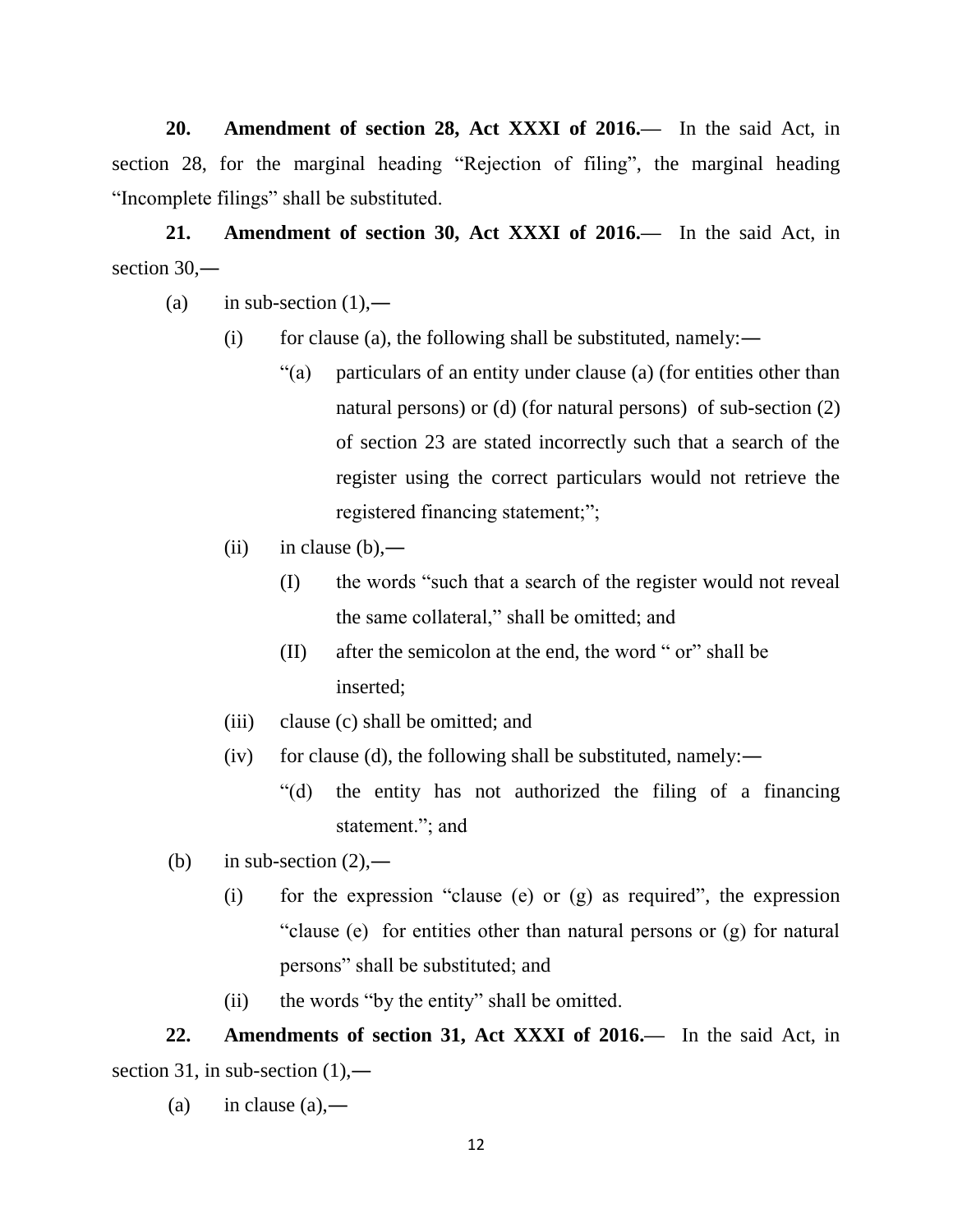- (i) in sub-clause (i), for the word "the" occurring for the second time the word "a" shall be substituted; and
- (ii) in sub-clause (iv), for the word "a", the word "the" shall be substituted; and
- (b) in clause (b), in sub-clause (ii), the expression "as required under subsection (3) of section 23" shall be omitted.

**23. Amendment of section 32, Act XXXI of 2016.—** In the said Act, in section 32, for sub-section (1), the following shall be substituted, namely:—

> "(1) A registered financing statement and any modification statements in relation thereto shall be removed from the register,  $if,$ —

- (a) the term of the registration has expired without being extended under sub-section (2A) of section 24; or
- (b) a termination statement has been filed in the register in respect of such registered financing statement.".

**24. Amendment of section 33, Act XXXI of 2016.—** In the said Act, in section 33,—

- (a) in sub-section  $(2)$ ,—
	- (i) clause (a) shall be omitted;
	- (ii) after clause (b), the following new clause shall be inserted, namely:―

"(ba) in case of any other entity, against the name of the entity, as may be prescribed;"; and

- (iii) in clause (e), for the word "prescribed", the word "specified" shall be substituted; and
- (b) in sub-section (3), for the words "prescribed by rules", the word "specified" shall be substituted.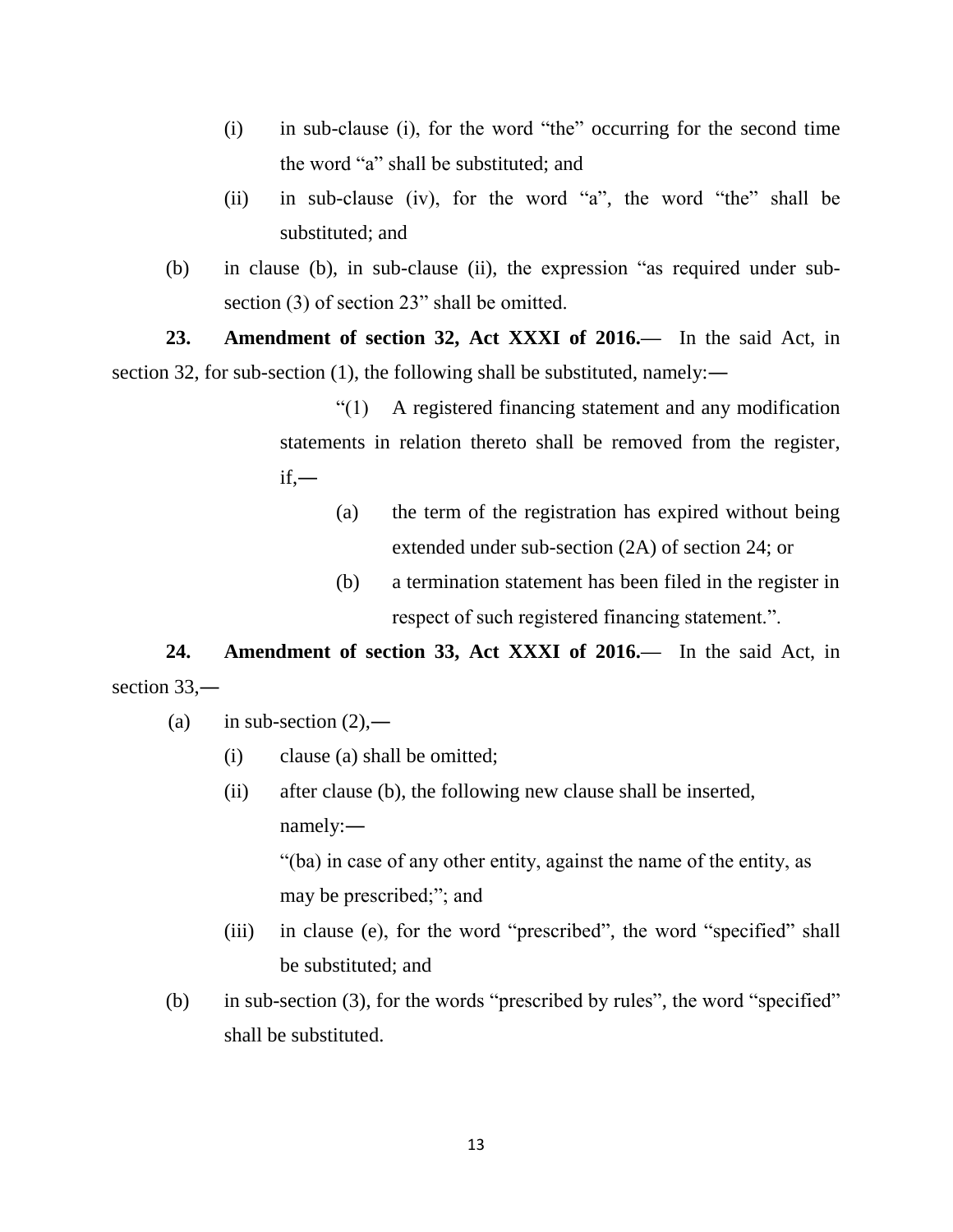**25**. **Amendment of section 34, Act XXXI of 2016.—** In the said Act, in section 34, for the expression "Federal Government", the word "Commission" shall be substituted.

**26. Amendment of section 38, Act XXXI of 2016.—** In the said Act, in section 38,―

- (a) after the words "after-acquired", occurring twice, the words "and future" shall be inserted; and
- (b) after the word "present", the word "property" shall be inserted.

**27. Amendment of section 39, Act XXXI of 2016.—** In the said Act, in section 39, for sub-section (1), the following shall be substituted, namely:—

> "(1) If a financing statement or Form 10 is required to state a maximum amount secured, then the priority of a security interest that is perfected by that financing statement or Form 10 is limited to the maximum amount as stated in the registered financing statement or Form 10, as applicable.".

**28. Amendment of section 42, Act XXXI of 2016.—** In the said Act, in section  $42$ ,

- (a) for the marginal heading "**Priority of security interest based on retention of title arrangement**", the marginal heading " **Priority of acquisition security interest"** shall be substituted;
- (b) for sub-section (1), the following shall be substituted, namely:―
	- "(1) An acquisition security interest in collateral that is perfected by registration as provided under this Act within ten days of the date on which the customer takes possession of the collateral shall have priority over all other competing security interests in the same collateral irrespective of the time of perfection of such competing security interests.";
- (c) sub-section (2) shall be omitted; and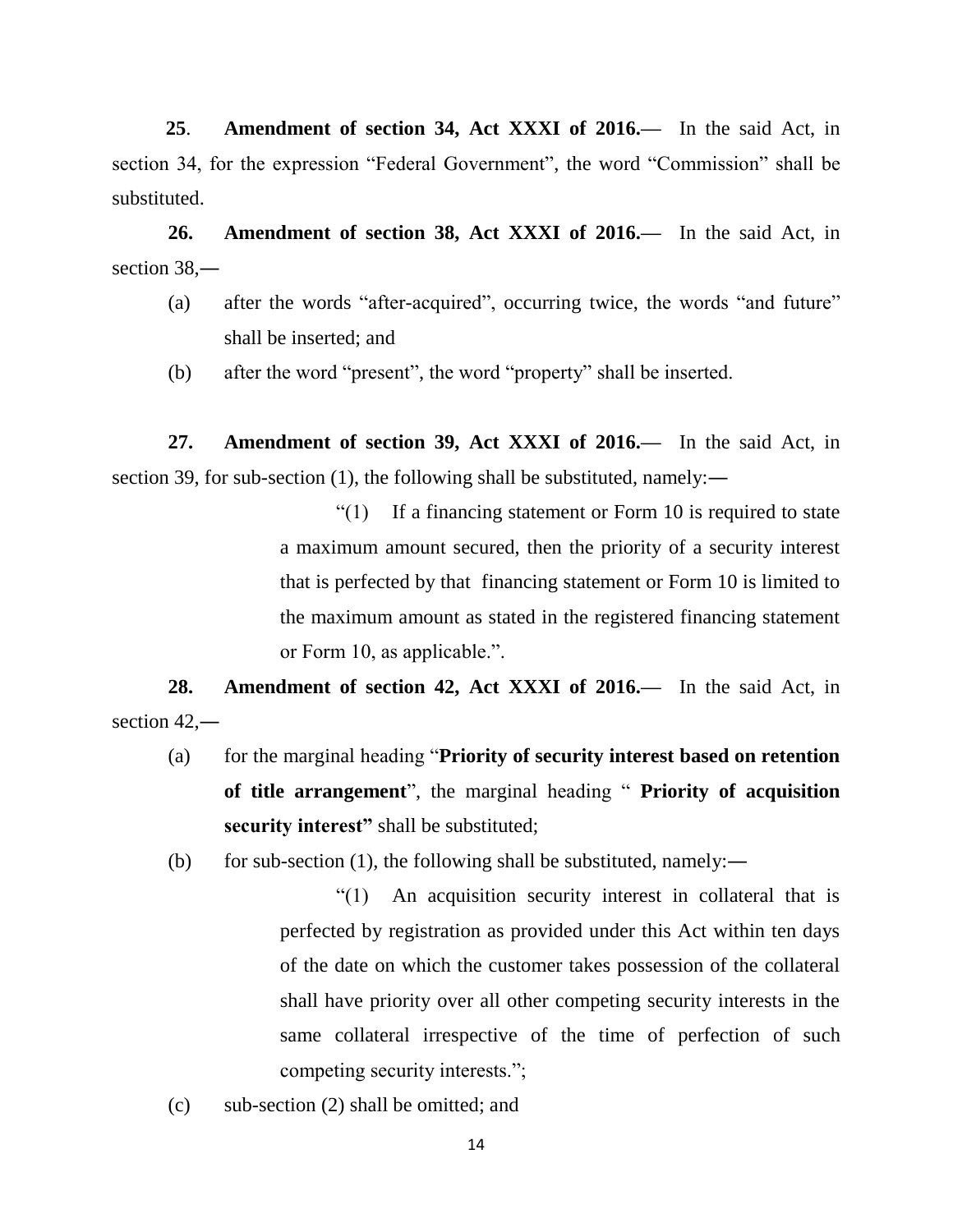(d) in the *ILLUSTRATIONS*, in the first paragraph, for the words "hypothecation on all present an", the words "a security interest over all present and" shall be substituted.

**29. Amendment of section 46, Act XXXI of 2016.—** In the said Act, in section  $46$ .

- (a) in sub-section (1), the expression "pursuant to sub-section (3) of section 14" shall be omitted; and
- (b) after sub-section (3), in the *ILLUSTRATIONS*,―
	- (i) in clause (a), in the second paragraph, for the word "hypothecation", the words "security interest" shall be substituted; and
	- (ii) in clause (b), for the words "floating charge", wherever occurring, the words "security interest " shall be substituted.

**30. Amendment of section 47, Act XXXI of 2016.—** In the said Act, after section 47, in the *illustration* in the second paragraph, for the word "hypothecation", the words "security interest" shall be substituted.

**31. Omission of section 48, Act XXXI of 2016.—** In the said Act, section 48 shall be omitted.

**32. Amendment of section 49, Act XXXI of 2016.—** In the said Act, in section 49,—

- (a) in sub-section (1), the expression "pursuant to sub-section (3) of section 14" shall be omitted; and
- (b) after sub-section, in the *illustration*―
	- (i) in clause (a), in the second paragraph, for the word "hypothecation", the words "security interest" shall be substituted; and
	- (ii) in clause (b), in the fourth paragraph, for the words "floating charge" wherever occurring, the words "security interest" shall be substituted.

**33. Amendment of section 50, Act XXXI of 2016.—** In the said Act, in section 50,—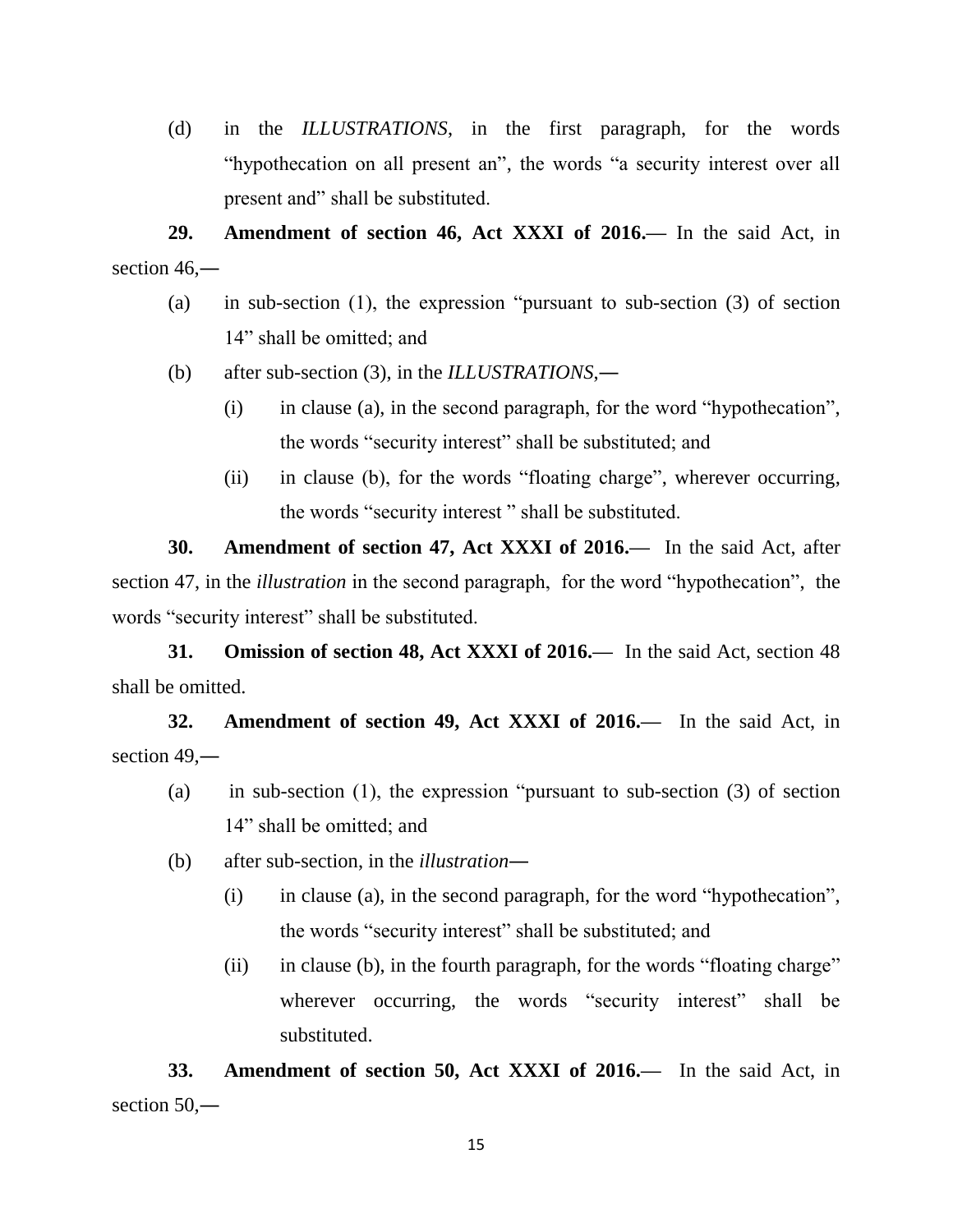(a) after sub-section (1), the following new sub-section shall be inserted, namely:―

"(1A) A purchaser for value of a motor vehicle shall acquire the motor vehicle free of a security interest if the security interest is perfected by registration and the registration does not include the correct vehicle registration number."; and

(b) in sub-section (2), after the expression "sub-section (1)", the expression "or under sub-section (1A)" shall be inserted.

 **34. Insertion of section 52A, Act XXXI of 2016.—** In the said Act, after section 52, the following new section shall be inserted, namely:—

> "**52A Transferee of money**.― A person that obtains possession of money that is subject to a security interest acquires its rights in the money free of the security interest, unless the person had actual knowledge that its obtaining the money is prohibited under the security agreement.".

 **35. Amendment of section 53, Act XXXI of 2016.—** In the said Act, in section 53.—

(a) for sub-section (1), the following shall be substituted, namely:—

"(1) This Act shall apply to an assignment of receivables as a security interest, whereby―

- (a) a customer may assign its rights, title, interests and benefits in receivables to a secured creditor in accordance with Part II of this Act;
- (b) the secured creditor may perfect the security interest created by the assignment,―
	- (i) if the customer is an entity, in accordance with Part III of this Act; or
	- (ii) if the customer is a company, in accordance with the Companies Act, 2017 (XIX of 2017);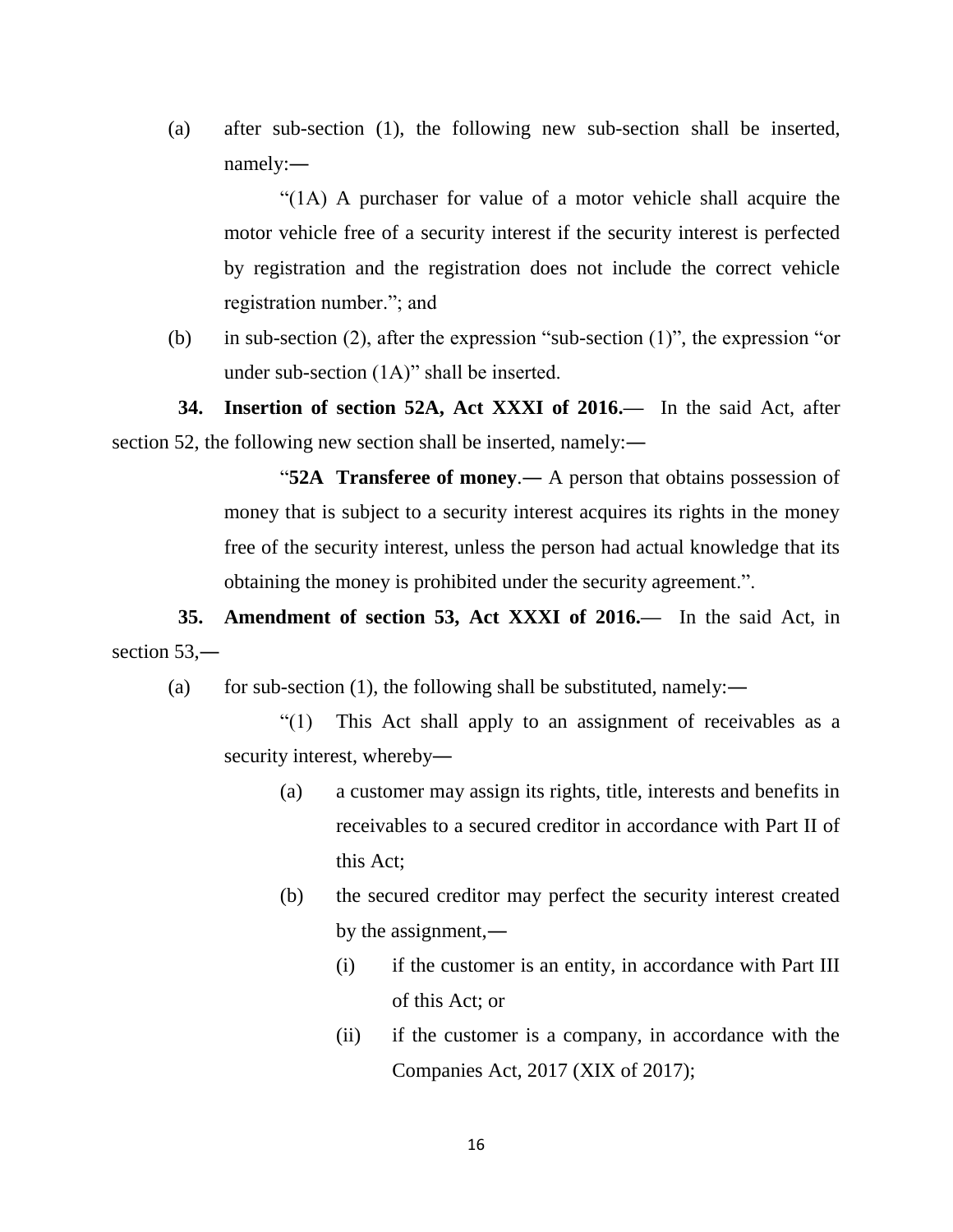- (c) the priority of the secured creditor's interest in the receivables shall be determined in accordance with Part V of this Act; and
- (d) the secured creditor must enforce its security interest, unless it is an absolute assignment of a receivable, in accordance with Part VII of this Act.";
- (b) sub-section (2) shall be omitted;
- (c) in sub-section  $(3)$ ,—
	- (i) for the expressions "Upon an assignment of receivables under subsection (1)", the expression "Subject to this Act, upon an assignment of receivables" shall be substituted;
	- (ii) in clause  $(a)$ ,—
		- (I) for the word "assignor", the word "customer" shall be substituted; and
		- (II) for the word "assignee", the words "secured creditor" shall be substituted.
	- $(iii)$  in clause  $(b)$ ,—
		- (I) for the word "assignee", the words "secured creditor" shall be substituted;
		- (II) for the word "his", the word "its" shall be substituted; and
		- (III) for the word "assignor's", the word "customer's" shall be substituted.
- (d) sub-section (4) shall be omitted;
- (e) for sub-section (5), the following shall be substituted, namely:—

"(5) If receivables subject to a security interest are secured by movable property, then, unless otherwise agreed between the customer and the secured creditor, the secured creditor shall automatically benefit from that security without the need for any new act of transfer.";

(f) for sub-section (6), the following shall be substituted, namely:—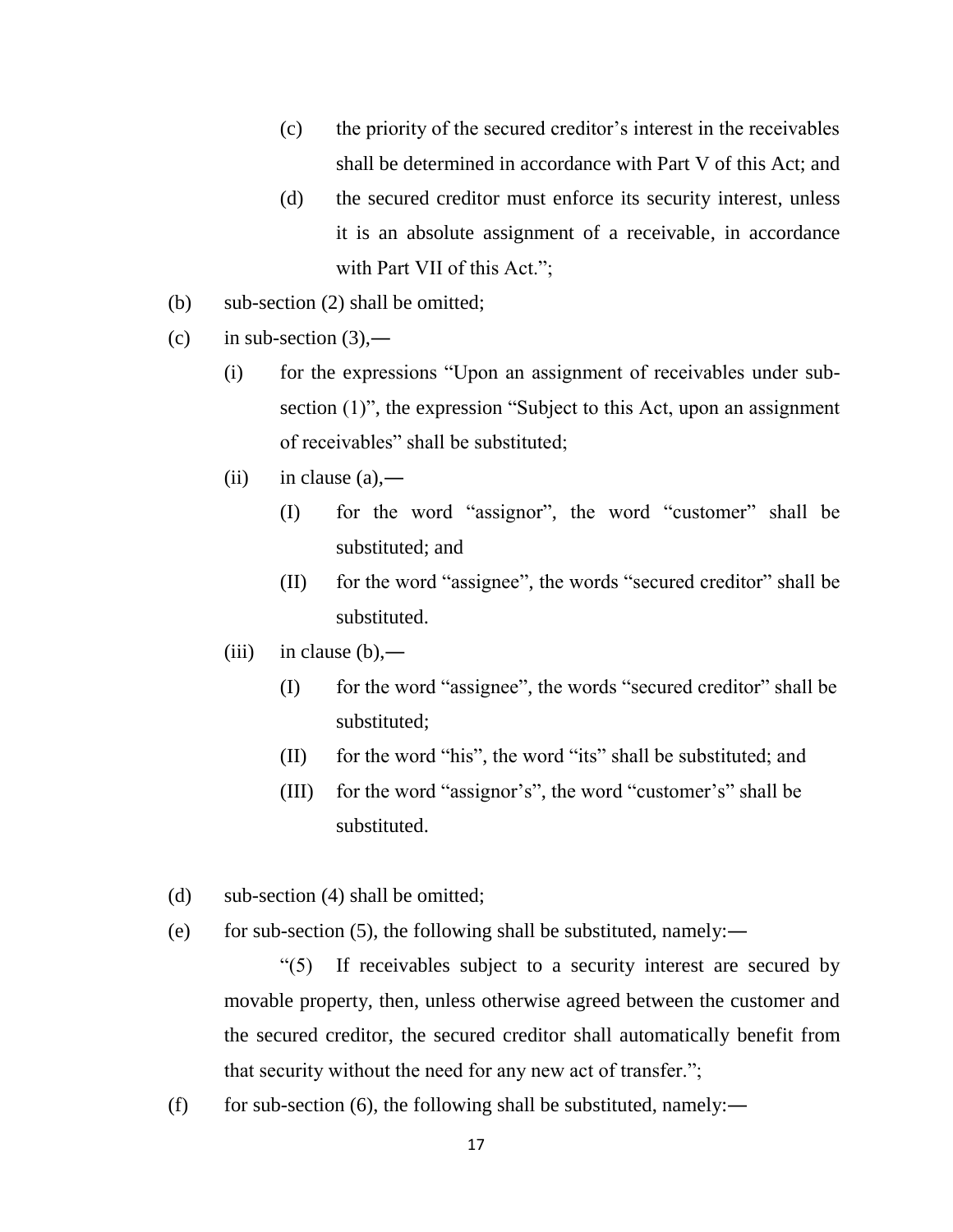"(6) The rights of a secured creditor in respect of the receivables that are subject to a security interest are subject to―

> (a) all defences and right to set-off arising from the original contract between the account debtor and the customer that the account debtor could have asserted against the customer:

> > Provided that the secured creditor shall, unless otherwise agreed with the customer, be entitled to recover from the customer, any loss suffered by it as a result of the account debtor exercising any such defences and right to set-off; and

- (b) any rights to set-off that the account debtor could have asserted against the customer in respect of claims against the customer accruing before the account debtor received notice in writing of the security interest;"; and
- (g) in sub-section (7), for the word "assignor" the word "customer" shall be substituted.

 **36. Omission of section 54, Act XXXI of 2016.—** In the said Act, section 54 shall be omitted.

 **37. Substitution of section 55, Act XXXI of 2016.—** In the said Act, for section 55, the following shall be substituted, namely:―

> **"55. Protections for the account debtor**.― (1) Subject to subsection (4), an account debtor shall be bound by a security interest over the receivables and have a duty to make payment to the secured creditor where the account debtor receives notice of security interest in writing.

> (2) The notice to be given under sub-section (1) to the account debtor may be given by the customer or secured creditor and shall at the minimum―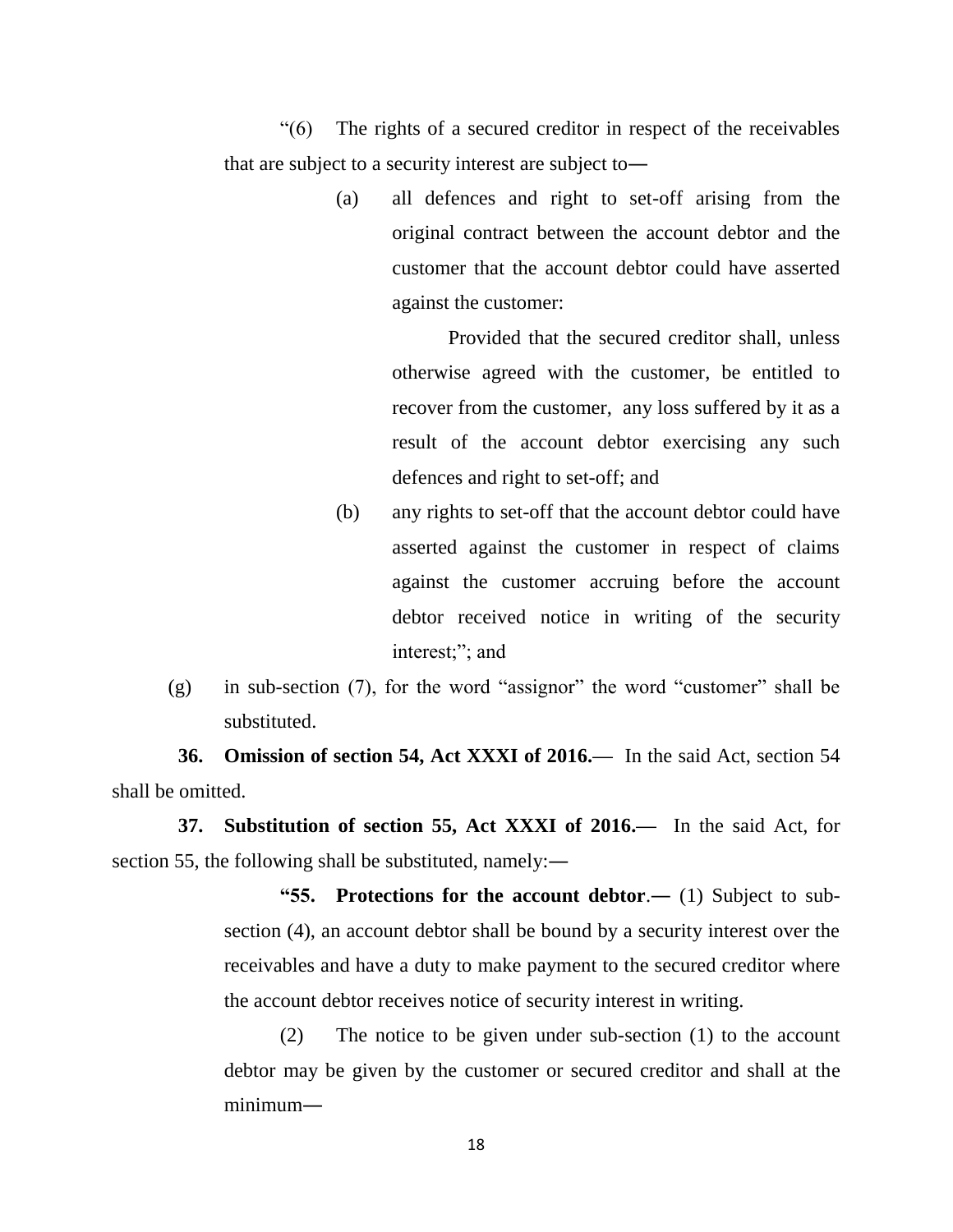- (a) state name and address of the customer;
- (b) state name and address of the secured creditor;
- (c) identify the receivables; and
- (d) require the account debtor to pay to the secured creditor in accordance with payment instructions stated therein.

(3) If notice has not been given to an account debtor under subsection (1), of a security interest in receivables, he shall be entitled to make payments to the customer in respect of the receivables in accordance with the original contract between the account debtor and the customer and such payment shall fully discharge the account debtor:

Provided that payment made to the customer in respect of such receivables shall be held in trust for the benefit of the secured creditor and the customer shall forthwith make payment of such amount to the secured creditor or its agent duly authorised in this behalf, unless otherwise agreed between the customer and secured creditor.

(4) If an account debtor receives notices under sub-section (1) in relation to more than one security interest created by the same customer, it is discharged by paying in accordance with the first notice received. If an account debtor receives more than one notice under sub-section (1) in relation to security interests created in favour of a secured creditor by the initial or any other secured creditor, it is discharged by paying in accordance with the last notice.".

 **38. Insertion of section 55A, Act XXXI of 2016.—** In the said Act, after section 55, substituted as aforesaid, the following new section shall be inserted, namely:―

> "**55A Contractual limitations on security interests in receivables.**— (1) A security interest in receivables shall be effective notwithstanding any agreement between the initial or any subsequent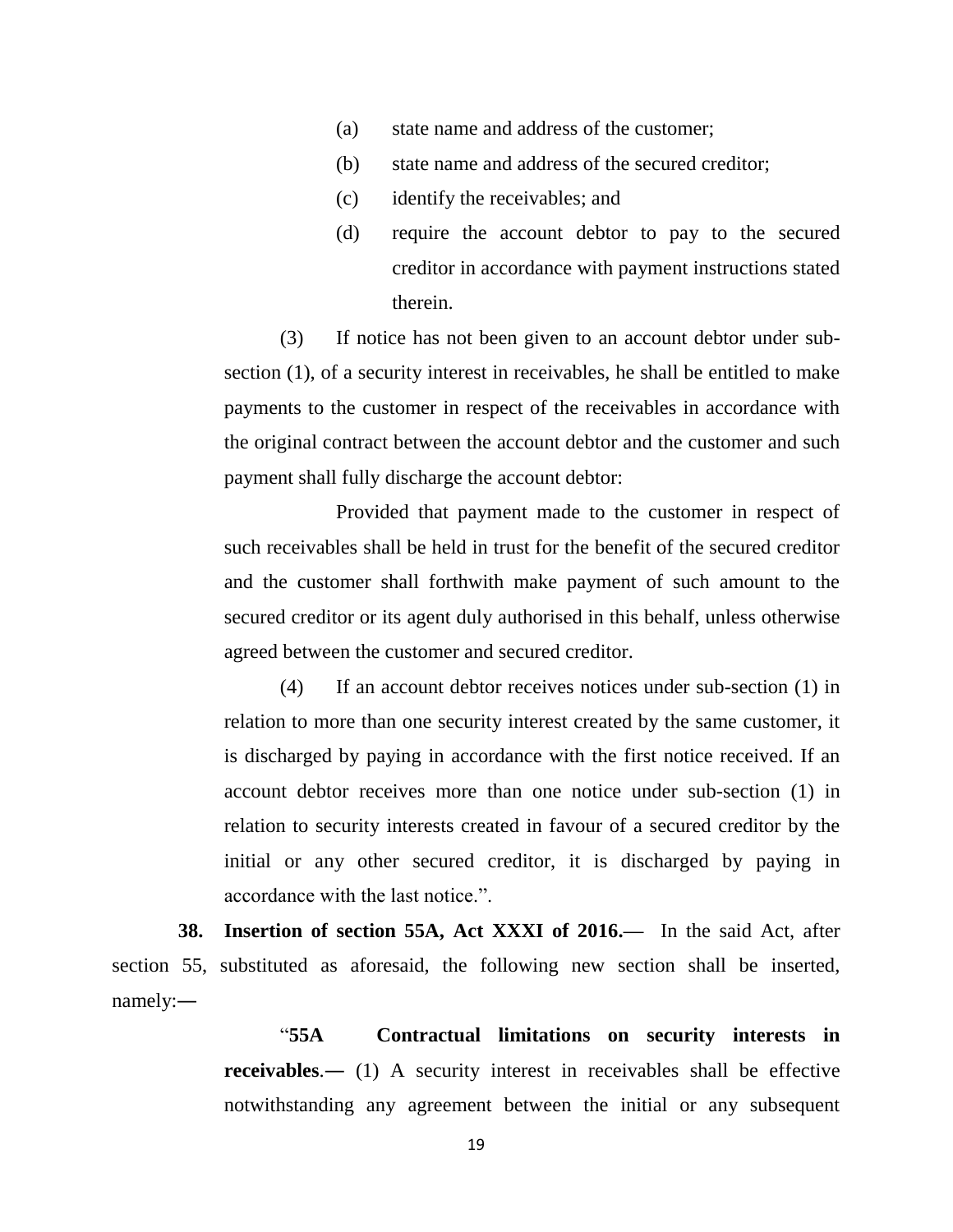assignor and the account debtor or any secured creditor limiting in any way the assignor's right to create a security right.

(2) Nothing in this section affects any obligation or liability of the customer for breach of the agreement referred to in sub-section (1), but the other party to the agreement may not avoid the contract giving rise to the receivable or the security agreement on the sole ground of the breach of the agreement, or raise against the secured creditor any claim it may have as a result of such a breach against the customer. A person that is not a party to the agreement referred to in sub-section (1) is not liable for the customer's breach of the agreement on the sole ground that it had knowledge of the agreement.

(3) This section shall apply only to receivables―

- (a) arising from a contract that is a contract for the supply or lease of goods or services other than financial services, a construction contract or a contract for the sale or lease of immovable property;
- (b) arising from a contract for the sale, lease or licence of industrial or other intellectual property or of proprietary information;
- (c) representing the payment obligation for a credit card transaction; or
- (d) arising upon net settlement of payments due pursuant to a netting agreement involving more than two parties.".

 **39. Insertion of sections 56A and 56B, Act XXXI of 2016.—** In the said Act, after section 56, the following new sections shall be inserted, namely:―

> **"56A. Applicable law**.― The law applicable to the creation, perfection and priority of a security interest granted by a customer in a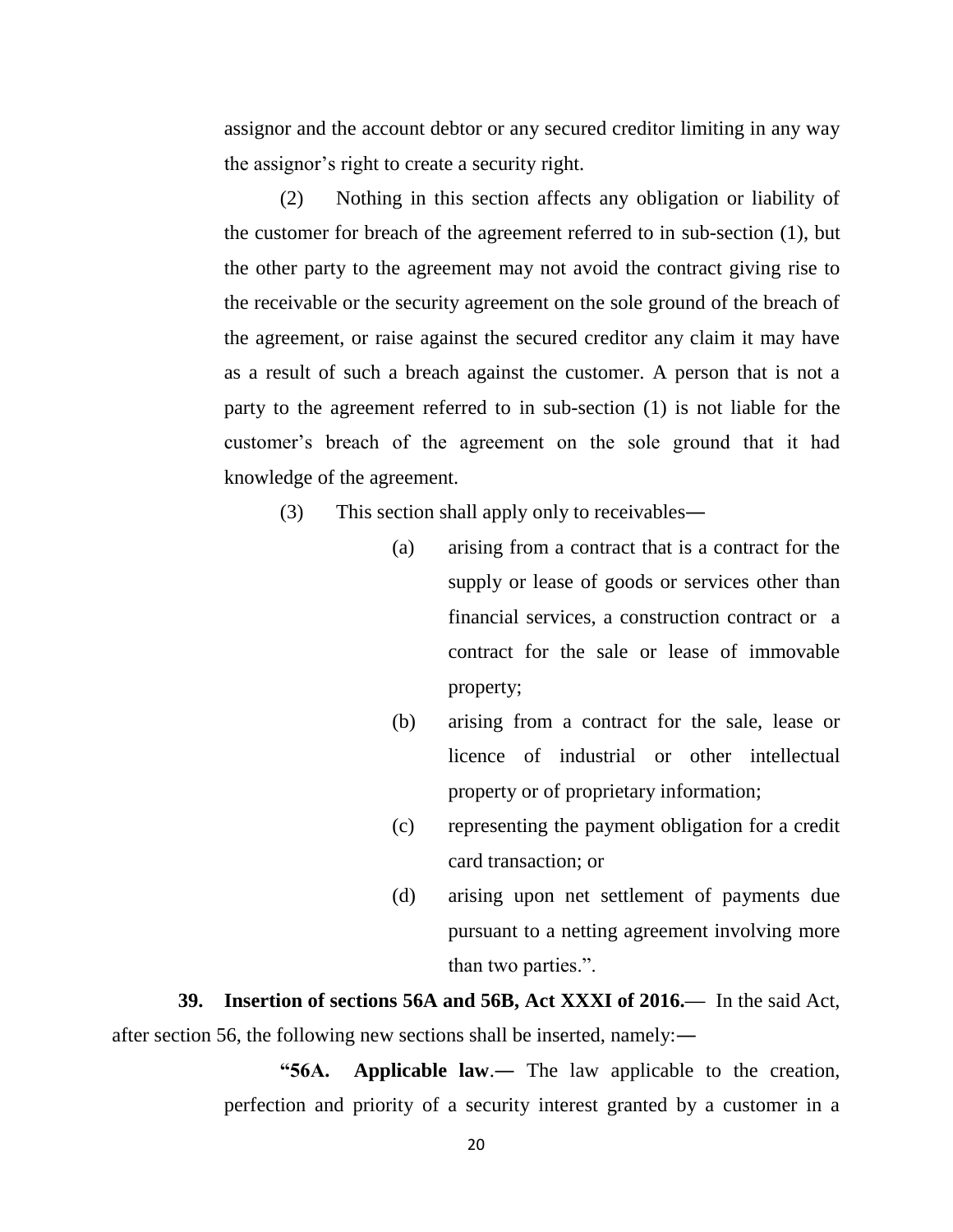receivable and any other intangible property shall be the law of the jurisdiction in which the customer is located.

**56B.― Part does not apply to absolute assignments of receivables**.― This Part does not apply to an absolute assignment of receivables and nothing in this Act shall prejudice a secured creditor's right to enforce an absolute assignment of receivables without the intervention of the courts.".

**40. Amendments of section 59, Act XXXI of 2016.—** In the said Act, in section 59,—

(a) in sub-section (1), for clause (a), the following shall be substituted, namely:―

"(a) a security interest that is perfected by possession;"; and

(b) in sub-section (2), for the word "pledge", the expression " security interest referred to in sub-section (1)" shall be substituted.

**41. Amendments of section 61, Act XXXI of 2016.—** In the said Act, in section 61.—

- (a) for the expression "Companies Ordinance, 1984 (XLVII of 1984)", wherever occurring, the expression "Companies Act, 2017 (XIX of 2017)" shall be substituted; and
- (b) for the words "pledge of " the words "security interest over" shall be substituted.

**42. Amendments of section 63, Act XXXI of 2016.—** In the said Act, in section 63,—

- (a) in the marginal heading, for the word "pledge" the words "possessory security interest" shall be substituted; and
- (b) in the text of the section, for the words "pledge or a security interest in collateral covered by a title document", the expression "security interest that is perfected by possession of the collateral or, in the case of collateral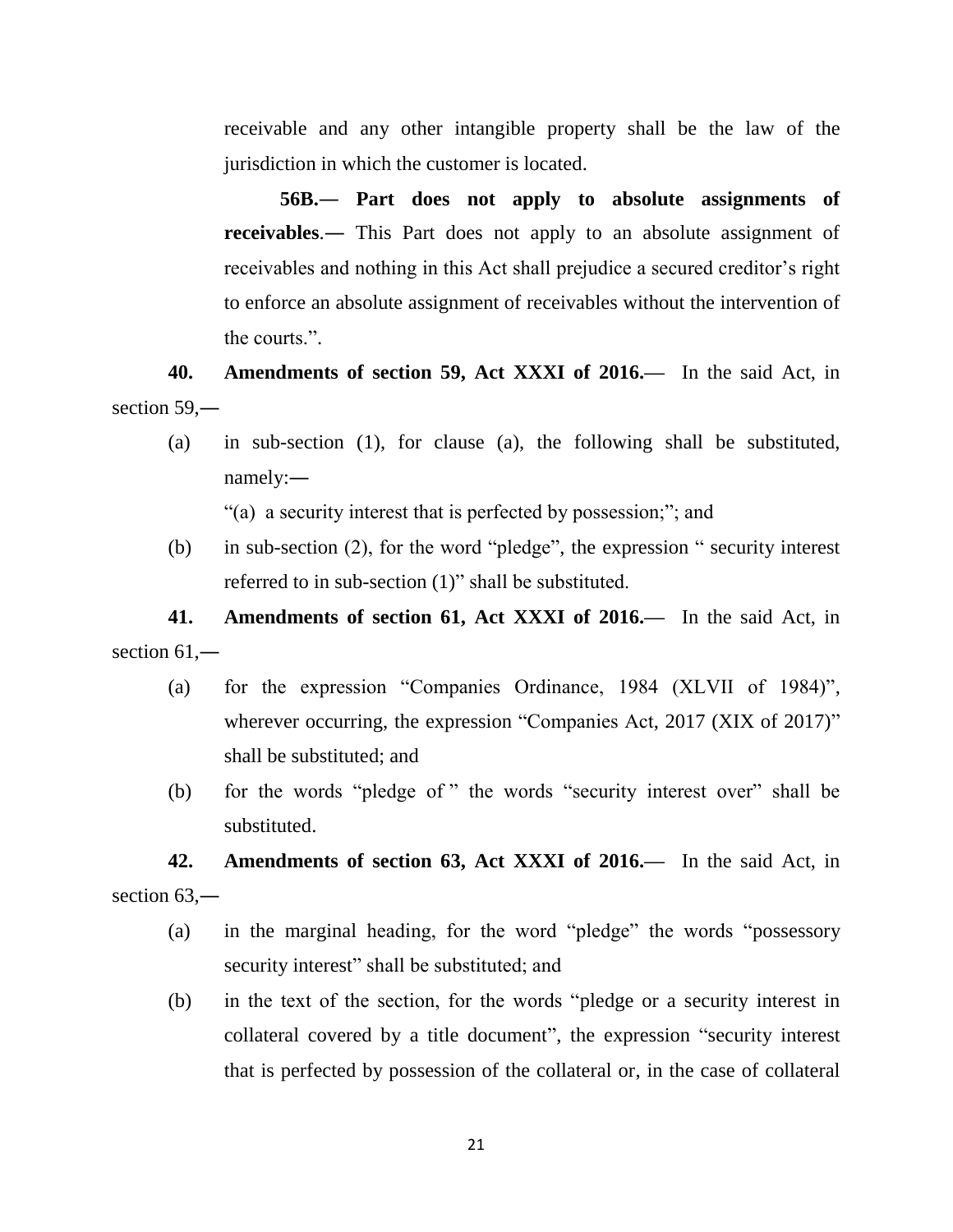covered by a title document, by possession of the title document" shall be substituted.

 **43. insertion of section 65A, Act XXXI of 2016.—** In the said Act, after section 65, the following new section shall be inserted, namely:—

> "**65A.― Security interests take precedence.―** Subject to this Act and notwithstanding any other law for the time being in force, a perfected security interest takes absolute precedence over all other claims, including those of the Government.".

**44. Substitution of section 66, Act XXXI of 2016.—** In the said Act, for section 66, the following shall be substituted, namely:—

> "**66. Provisions of insolvency laws**.― Subject to section 65A, if a customer becomes insolvent, the same rules shall prevail and be observed with regard to the priority of debts upon the distribution of the insolvent customer's estate, the respective rights of the secured and unsecured creditors and to debts provable as are in force for the time being under the applicable insolvency laws.".

**45. Amendment of section 68, Act XXXI of 2016.—** In the said Act, in section 68, for the expression "Companies Ordinance, 1984 (XLVII of 1984)" the expression "Companies Act, 2017 (XIX of 2017)" shall be substituted.

**46. Amendment of section 70, Act XXXI of 2016.—** In the said Act, in section 70, sub-section (2) shall be omitted.

**47. Substitution of section 72, Act XXXI of 2016.—** In the said Act, for section 72, the following shall be substituted, namely:—

> "**72. Power to make regulations.―** The Commission may, by notification in the official Gazette, make regulations, not inconsistent with the provisions of this Act and the rules made thereunder for carrying out the purposes of this Act.".

> > 22